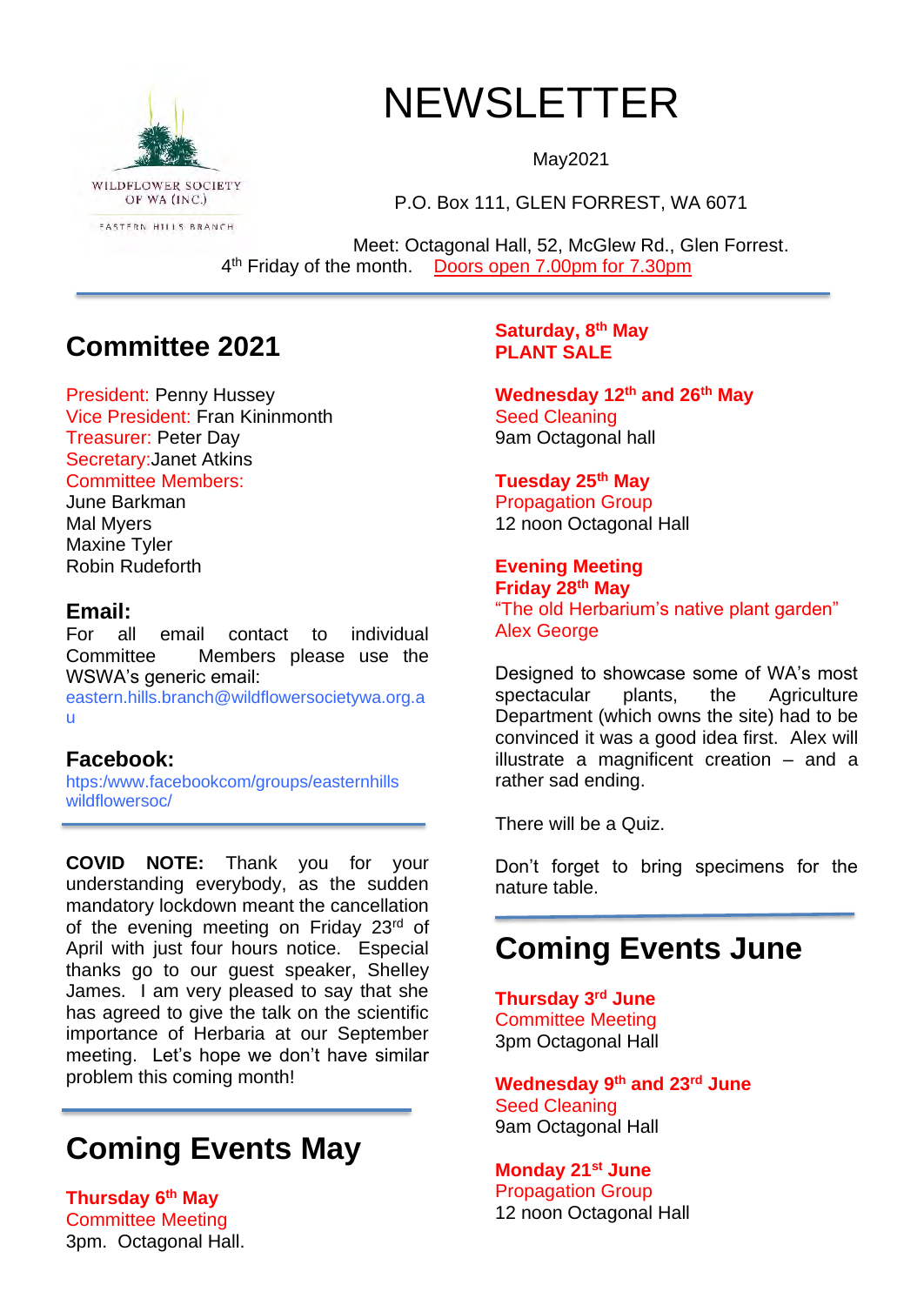#### **Evening Meeting Friday 25th June**

Vanessa Brown: UWA and Kings Park **Science** 

#### **"Banksia Woodland Restoration with Seed Enhancement Technologies"**

Vanessa graduated from Curtin University with a BSc (Hons) in Environmental Biology in 2017. Now doing a PhD, she is studying seed enhancement technologies and how they can be used to overcome restoration barriers in severely disturbed areas after mining, pine plantations or agriculture, in order to improve the restoration of Banksia woodlands.

# **REPORT PLANT SALE**

Covid restrictions caused consternation in the lead-up to the Plant Sale – would it have to be cancelled? But in the end, the event went ahead with no covid restrictions apart from registering attendance for contact tracing and observing social distancing where possible. It seemed to me to be going very well, with lots of enthusiastic buyers.



*Here you can see part of the queue for payment – at one time it stretched right around to the back door of the building!!!*

There will be a full report next month, but I wish to give my personal thanks to the dozens of people who help run the event. Not just the growers, but producing and distributing the catalogue, tidying the

grounds, ordering the tables, guarding the material overnight, erecting the tents, laying out the seedlings, painting the price stakes, collecting the money, spruiking sales, cooking cake and making tea, etc. You are all wonderful volunteers and the event could not happen without you.

# **THANK YOU!**

*Penny Hussey*

## **Future events**

#### **Weekend excursion to Mullewa?**

It has been suggested that EHB organize an excursion to Mullewa to take in the Wildflower Festival on 26<sup>th</sup>-29<sup>th</sup> August, as well as other sites of interest in the area. Accommodation and a bus could be arranged if there is enough interest.

Please would you contact the excursion organizer, Fran Kininmonth, if you would like to take part.

#### **Tree planting?**

Susannah Brook Catchment Group, with the assistance from volunteers, will be planting on these dates. Thursday July 8<sup>th</sup> Saturday July 10th

Thursday July 15<sup>th</sup> Sunday July 18<sup>th</sup>

Starting at 9.30am, morning tea is provided but please bring your own water, wear a hat, long trousers. long-sleeved shirt and gardening gloves. Sunscreen will be available on the site, which is accessed via a firebreak off Strawberry Hill Drive.

Please park outside the planting site, on the roadway rather than bringing vehicles into the bush.

There are no toilets, only the bush.

If you would like to join us for a morning's planting, please make contact using the email address below.

Sandy Stone

susannahbrookcatchmentgroup@gmail.com